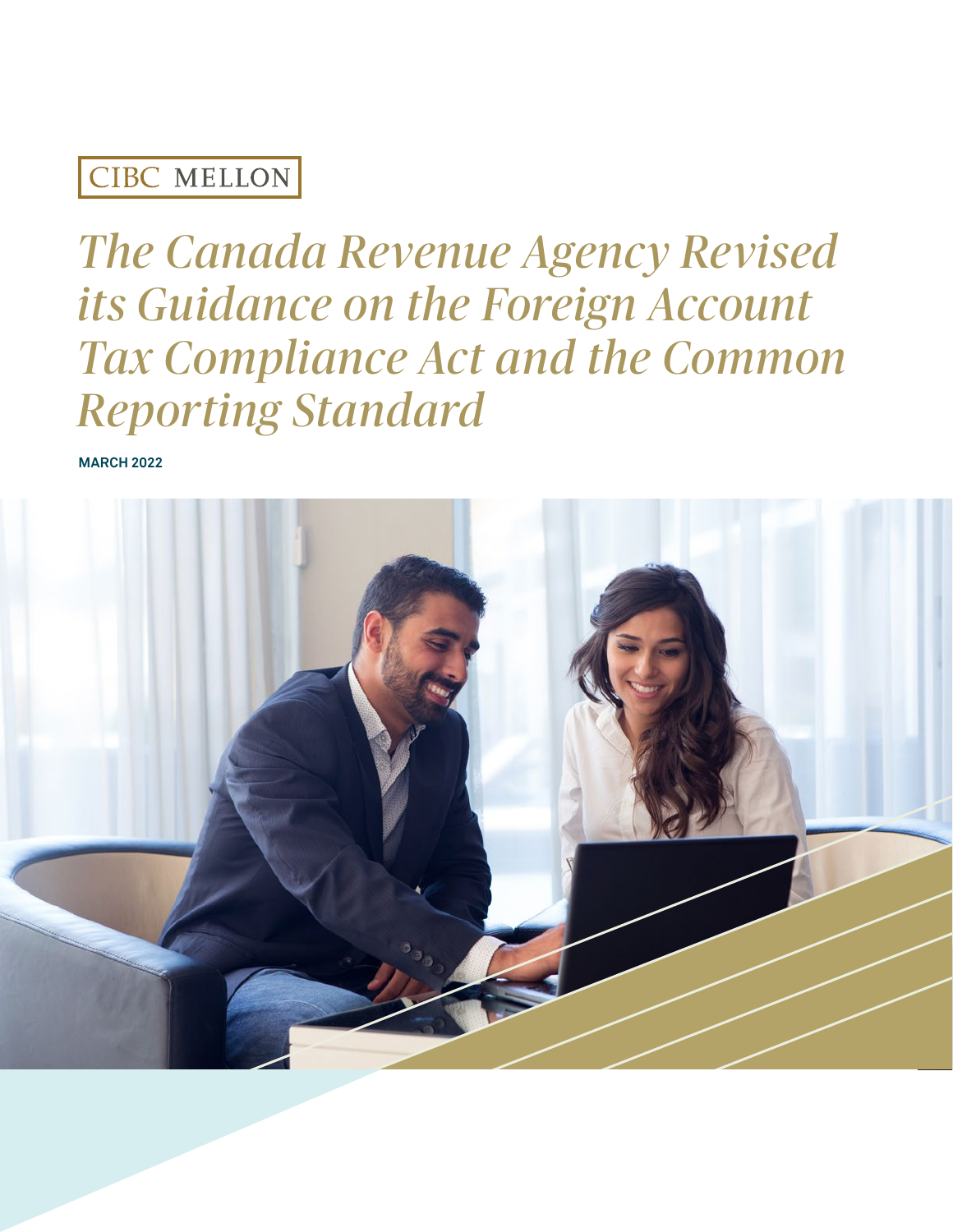

**BY SIMON LEE Vice President, Tax**

Simon Lee is Vice President, Tax at CIBC Mellon. Simon is responsible for CIBC Mellon's tax advisory, including planning and analysis, and sharing insights and considerations to the organization on tax legislation. He has over 20 years of experience in the taxation of financial services.

As communicated in our Tax Forum in July 2021, the Canada Revenue Agency (CRA) released its revised guidance on the Foreign Account Tax Compliance Act (FATCA) and the Common Reporting Standard (CRS) on March 10, 2022.

## Below are some of the important changes:

Chapter 5 in the previous guidance has been moved and renumbered as Chapter 10. This chapter provides information on the administrative procedures applicable to multiple financial institution structures including investment funds, investment managers, dealers, introducing brokers, carrying brokers and custodial institutions. Consequently, other chapters are renumbered accordingly;

There are changes to the administrative procedures applicable to multiple financial institution structures apply from January 1, 2023 and do not require any remediation of existing accounts except when there is a change in circumstances that occurs on or after January 1, 2023;

Meaning of new, additional or amended customer information and treatment of the new and existing accounts as a single account;

Where a trust is a passive non-financial foreign entity (passive NFFE) has an account with a financial institution, the financial institution must have appropriate procedures in place to identify when a distribution is made to a discretionary beneficiary of the trust to enable the trust or trustee to disclose such beneficiary as a controlling person;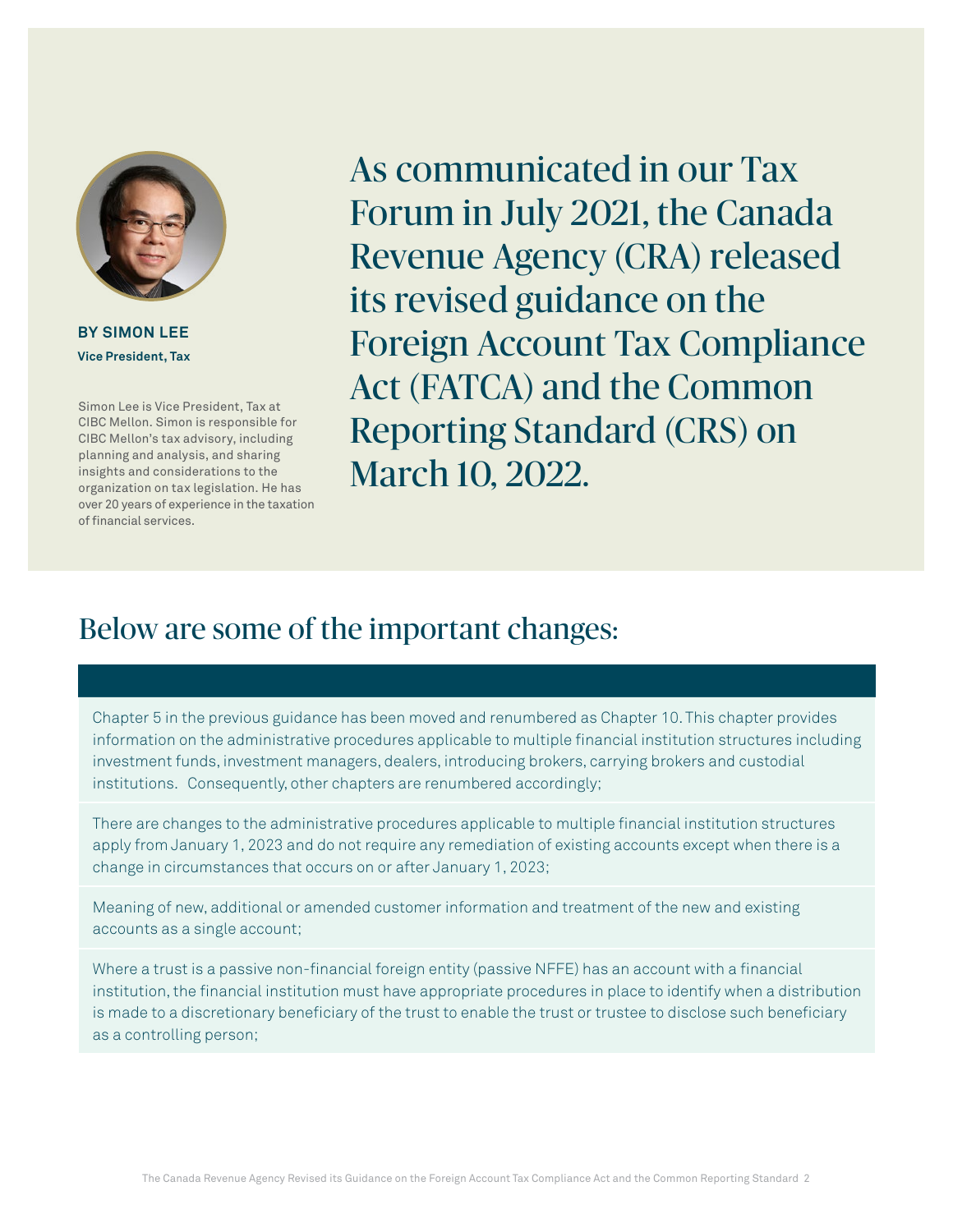An electronic signature can be numeric, character-based, or biometric, as long as it is unique to the person and a record can be kept. An electronic signature may also be encrypted. The CRA's expectation is that it will be able to review a self-certification record during an examination, but the electronic signature does not need to be unencrypted;

Canadian TINs are not required to be reported on a self-certification unless the account holder is a specified U.S. person for FATCA purposes or a reportable person for CRS purposes;

Account holder by a U.S. person for FATCA purposes or a reportable person for CRS purposes who has died must be reported as a closed account in the year the financial institution is informed of the death;

Cut-off date for financial institution that ceases to be a deemed-compliant FFI to become a reporting Canadian financial institution and for financial institution that ceases to be a deemed-compliant FFI with no reporting obligation under the Agreement to become a deemed-compliant FFI with limited reporting obligation for FATCA purposes. Similar rule applies to CRS;

For FATCA reporting related to the 2020 and future calendar years, the IRS has developed a series of optional codes in lieu of 9 "0" that may be used to populate the TIN field in circumstances where the TIN is not available; and

Each of the guidance on FATCA and CRS provides some information and examples on the anti-avoidance provision stated in Part XVIII and Part XIX of the Income Tax Act.



The Canada Revenue Agency Revised its Guidance on the Foreign Account Tax Compliance Act and the Common Reporting Standard 3